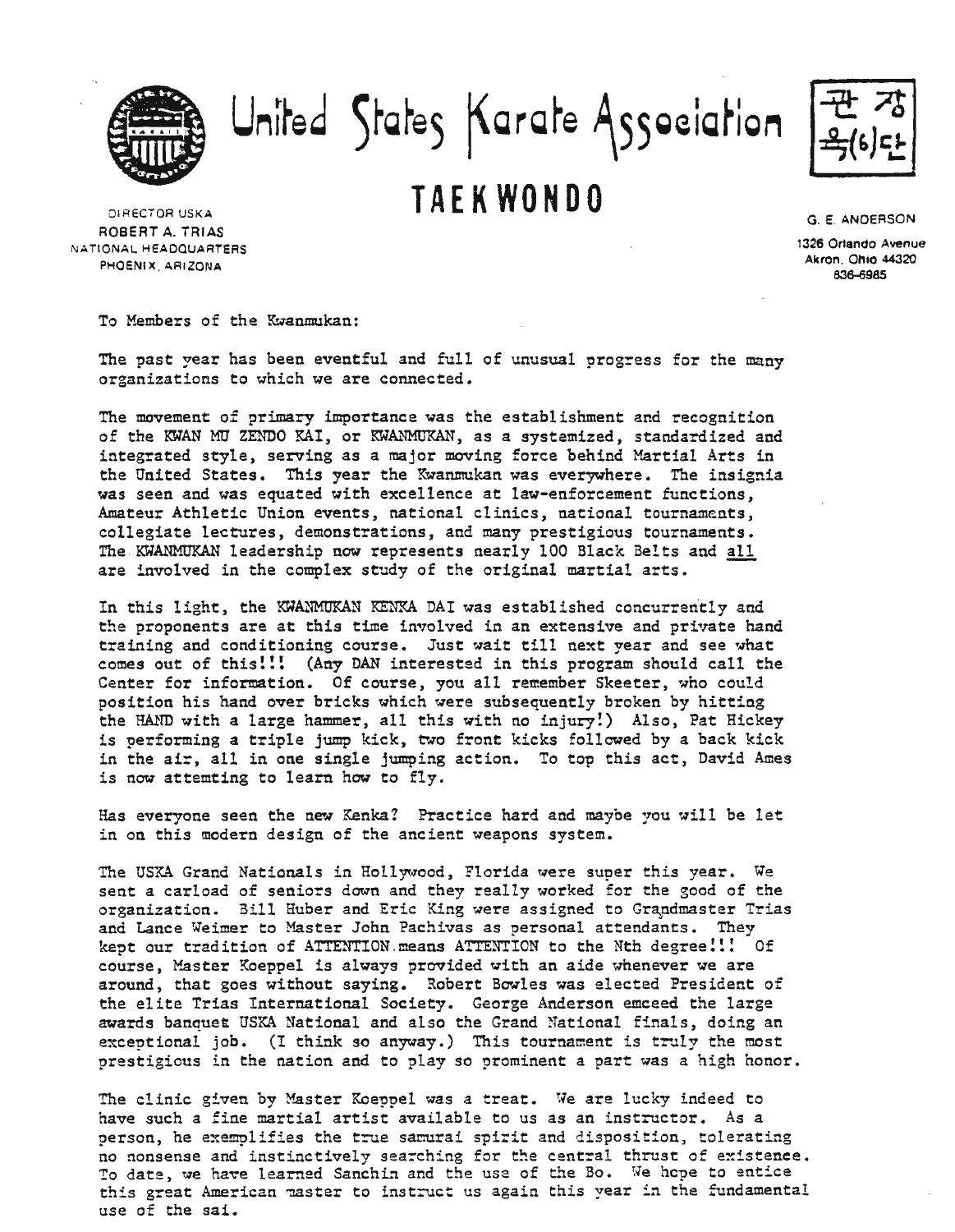Our capacity for performance, instruction, research and learning should bring us to the top in the martial arts. Psychological, physiological and social training have to be thoroughly integrated to produce the right kind of individual. Fighting skills, toughness and street wisdom cannot be overlooked but this must be controlled by the other factors of our culture.

This is the United States of America and we should properly and soundly stress to outsiders our deserved pride in our never having been dominated by any foreign power. As a matter of fact, several of our high Dans had forebearers who commanded forces in the American Revolutionary War, who were in the Continental Congress and the Constitutional Convention and one of our high Dans family homestead was even General George Washington's Headquarters for the Continental Army during the revolution.

We need to give respect and other credits due and we ought to pay attention to the martial arts masters and seniors, but we should never forget our own forebearers and traditions as they truly are the most formidable in the world. American Masters will set the future for world martial arts!!! We can and must make this prediction true.

Have a good year.

George E. Anderson

Ing and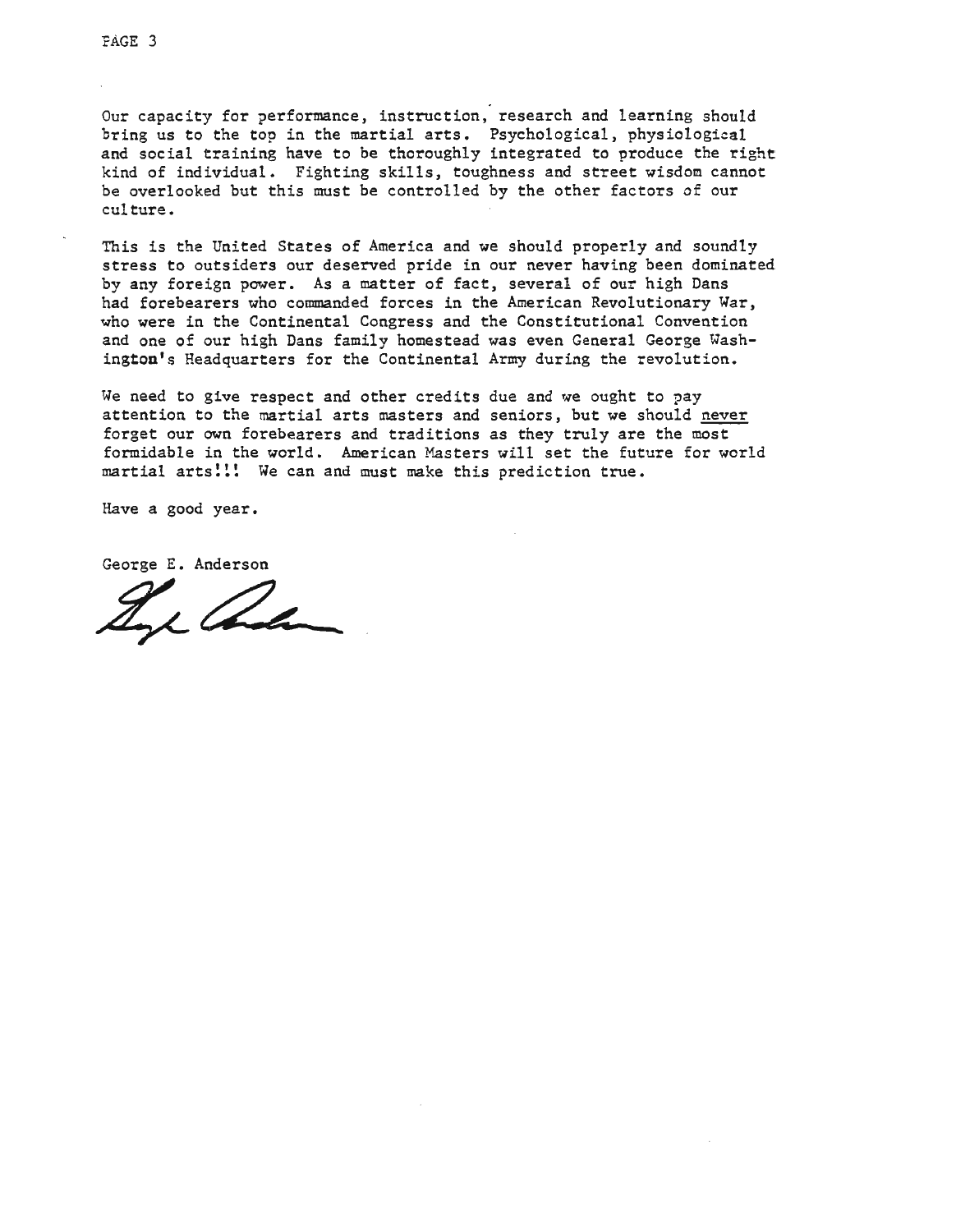Master George Anderson, who learned the Taekwondo of the Song Moo Kwan devised the Kwanmukan Kenka as we see it today, based upon that and other schools of Taekwondo, Karate, and Judo. The Kwanmukan is the synthesis of the various martial arts. Comprising all the excellent qualities of the old schools without attaching undue importance to any particular one, it is made accessible for any person by <sup>a</sup> method of training suited for modern times. Firstly, it has done away with that which is feudalistic in the methods of the old schools, and replaced it by universality. Secondly, the techniques of various schools were systematized after having been examined scientifically, and from the principles underlying the techniques of various schools were concluded the principles of Kenka, upon which <sup>a</sup> new system of training was set up. It may not be too much to say that these principles of Kenka combine the highly spiritual phase of martial arts with their excellent technical side.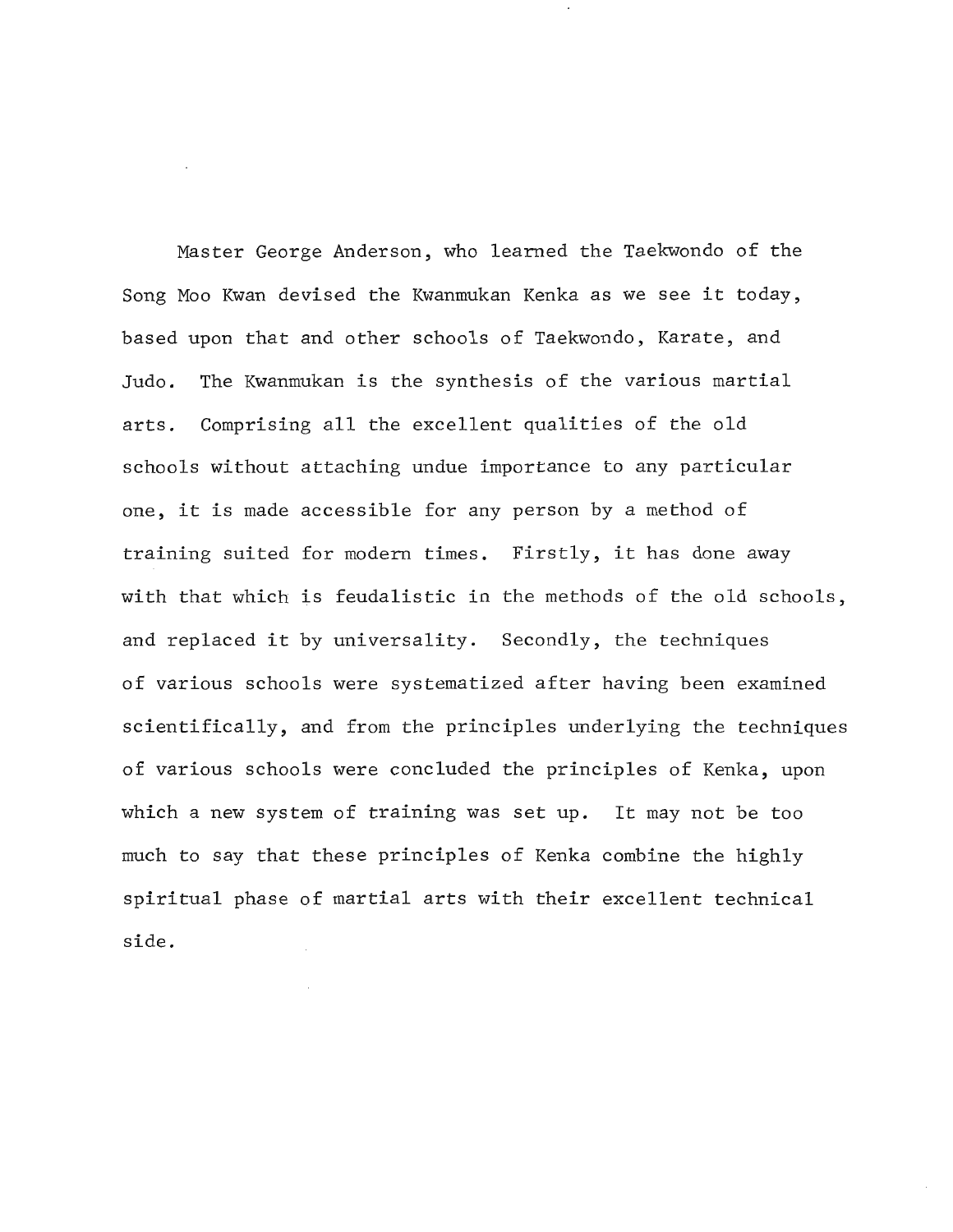## INSTUTIONAL STRUCTURE OF THE KWANMUKAN

This section outlines the institutional structure of the Kwanmukan as of November 1979.

Mr. George E. Anderson, 6th Dan, leads this association stemming out of The University of Akron. At the University he teaches both credit and non-credit programs; in addition, Mr. Anderson is chief instructor of The University of Akron Taekwondo Karate-Judo Club. He is primarily assisted at the University by Patrick M. Hickey, 4th Dan and Pamela J. Hickey, 3rd Dan. Brian Pendleton, 1st Dan, is the Club's Faculty Adviser at The University of Akron. Also under the direction of Mr. Anderson, Dan Willis, 5th Dan, oversees operations at the Akron Central YMCA along with Robert Saal, 4th Dan and Leonard Smoot, 1st Dan. Other black belts assisting at the above are: Mike Nardi, 3rd Dan; David Ames, Al Meusel, Eric King, Lance Weimer, Ed Anich, Bill Huber, Corrine Housley, Linda Thomson, and Jerry Andrea all 1st Dans.

Mr. Anderson is also directly responsible for operations at the Wooster YMCA. He is assisted by Woodrow Wilson, 4th Dan; Peggy Snyder, Verne Snyder, Charles Snyder, Robert Yenne, and Tom Hartzler, all 2nd Dans; and Carl Wilkinson, Steve Jones, Mike Hummel, George Hartman, Ron Himes, and Danny Himes, all 1st Dans.

Also under the direction of Mr. Anderson are:

The Park Rangers: Tony Clark, 4th Dan and Harvey Glover, Darrel Thomas, Regina Bradford, Derrick Martin, Tyrell McGuire, and Joe Willoughby, all 1st Dans.

The Millersburg & Conshocton YMCA's: Danny Stephens, 3rd Dan; and Kathy Stephens and Sam Payne, 1st Dans.

Medina Joint Vocational School Adult Education: Taught by Janine Dalton, 3rd Dan.

Akron Northwest YMCA: Floyd Richardson, 2nd Dan.

Copley High School: H. John Hysell, 1st Dan.

Other clubs and gymnasiums include:

Wooster College: David Conti, 2nd Dan.

Ridgewood YMCA: Milt Kujawinski, 2nd Dan.

In Wooster: David Shiftley, 1st Dan Taekwondo and 3rd Dan Judo.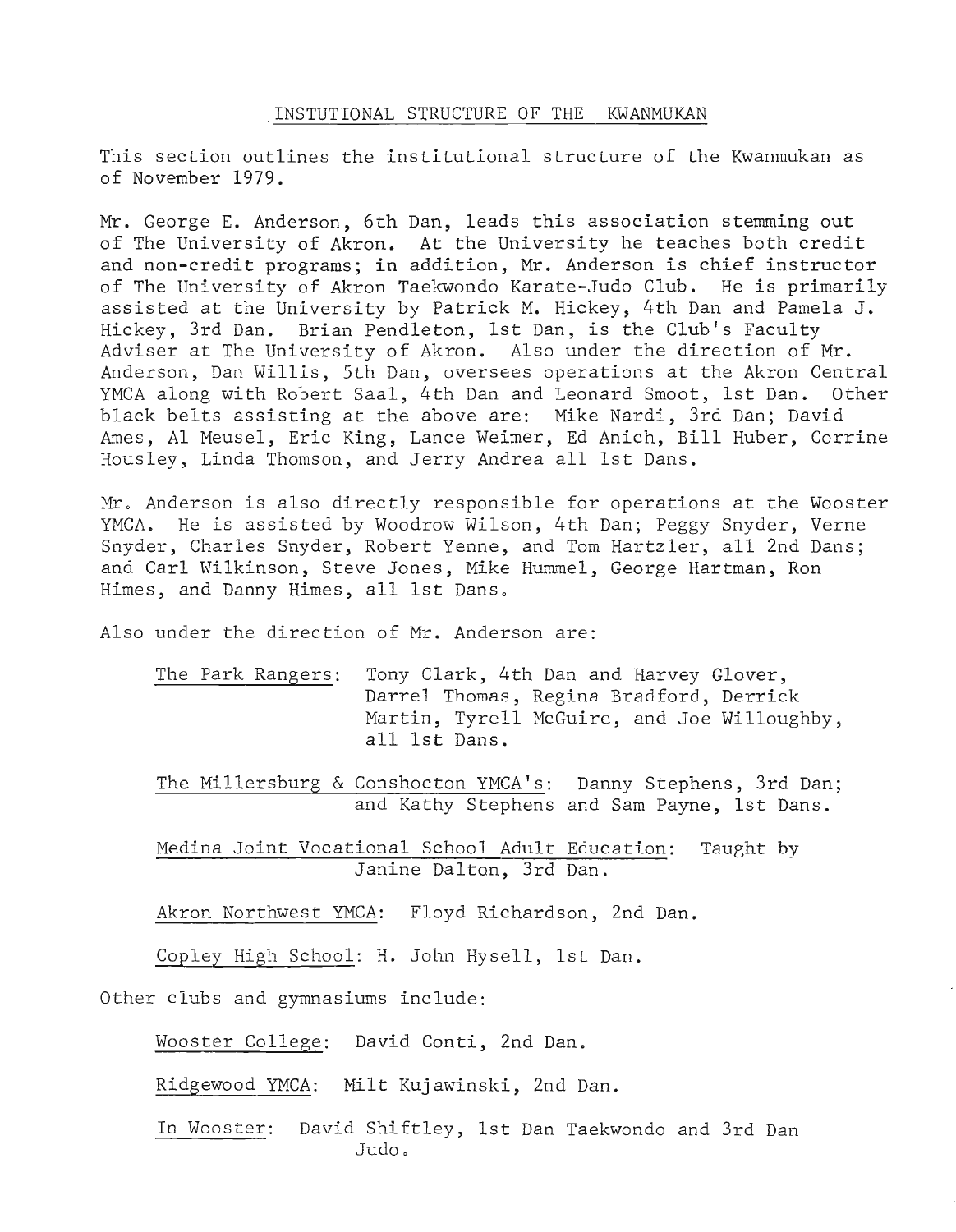The main Kwanmukai dojangs are located in Sharon, Pennsylvania at the Buhl Club, directed by Joe Bonacci, 3rd Dan. He is assisted by Ed Ramps, 3rd Dan; Gerald Funelli, Max Ciscell, and Larry Mihalcin, 2nd Dans; Susan Funelli, Bob Greaf, Gary Sass, Bill Rudge, Curtis Smith, and Robert Pegues, all 1st Dans.

In Barberton, Ohio, the Art of Karate, including Barberton Parks and Recreation, is directed by James Rudibaugh, 3rd Dan. He is assisted by Charles Slaba, 2nd Dan; and George Herbert, Roger Adkins, Charles Gray, Karl Boyes, Don Butler, Brenda Rudibaugh, Dave Galt, Jim Raines, Pat Slaba, and Joyce Herbert, all 1st Dans.

In Brookpark, Ohio, at the Recreational Center, the class is instructed by Mike Bukala, 3rd Dan.

Jeff Ellis, 2nd Dan and Mike Piasser, 1st Dan teach at the Southwest YMCA, Berea, Ohio.

Tim Cookson, assisted by Kathy Jo Cookson, 2nd Dans, teach at the Canton YMCA in Canton, Ohio.

The Viking Karate Club at Boys' Village Correctional Institute in Wooster, Ohio, is taught by Mike Braatz, 2nd Dan.

Joe Bonacci, 3rd Dan and Joe Gabriel 3rd Dan run the Trumbull County Sheriffs' Academy where Mr. Anderson is Chief Tactical Officer. In addition, Joe Bonacci and Mike Dunphy, 1st Dan teach the Youngstown State University Karate Club.

Janine Dalton, 3rd Dan, heads the Women's Anti-Assault Program (WAAP). Programs have been held for The University of Akron, Akron, Ohio; Cuyahoga Community College, Cleveland, Ohio; The Buhl Club, Sharon, Pennsylvania; Medina Joint Vocational School, Medina, Ohio; Akron Rape Crisis Center, Akron, Ohio; and New Directions for Women, Cleveland, Ohio.

Other related Kwanmukan dojangs are: The Hornets of the McGuffey Center Taekwondo Club taught by Howard Faison, 4th Dan; and Morris Kennedy, Rocco Henderson, Kevin Singleton, and Lee Taylor, 1st Dans. The Minerva Martial Arts Association taught by Jim and Bud Arrasmith both 1st Dans. Ken Keller teaches a non-credit course at Kent State University.

Lt. T.R. McClanahan, 6th Dan Judo is our Judo and Police Advisor at the Stark County Sheriffs' Academy. Also in the police area is Commander Robert K. Lindsey, 1st Dan in New Orleans and Lt. John Hammond, 1st Dan, Georgia State Patrol.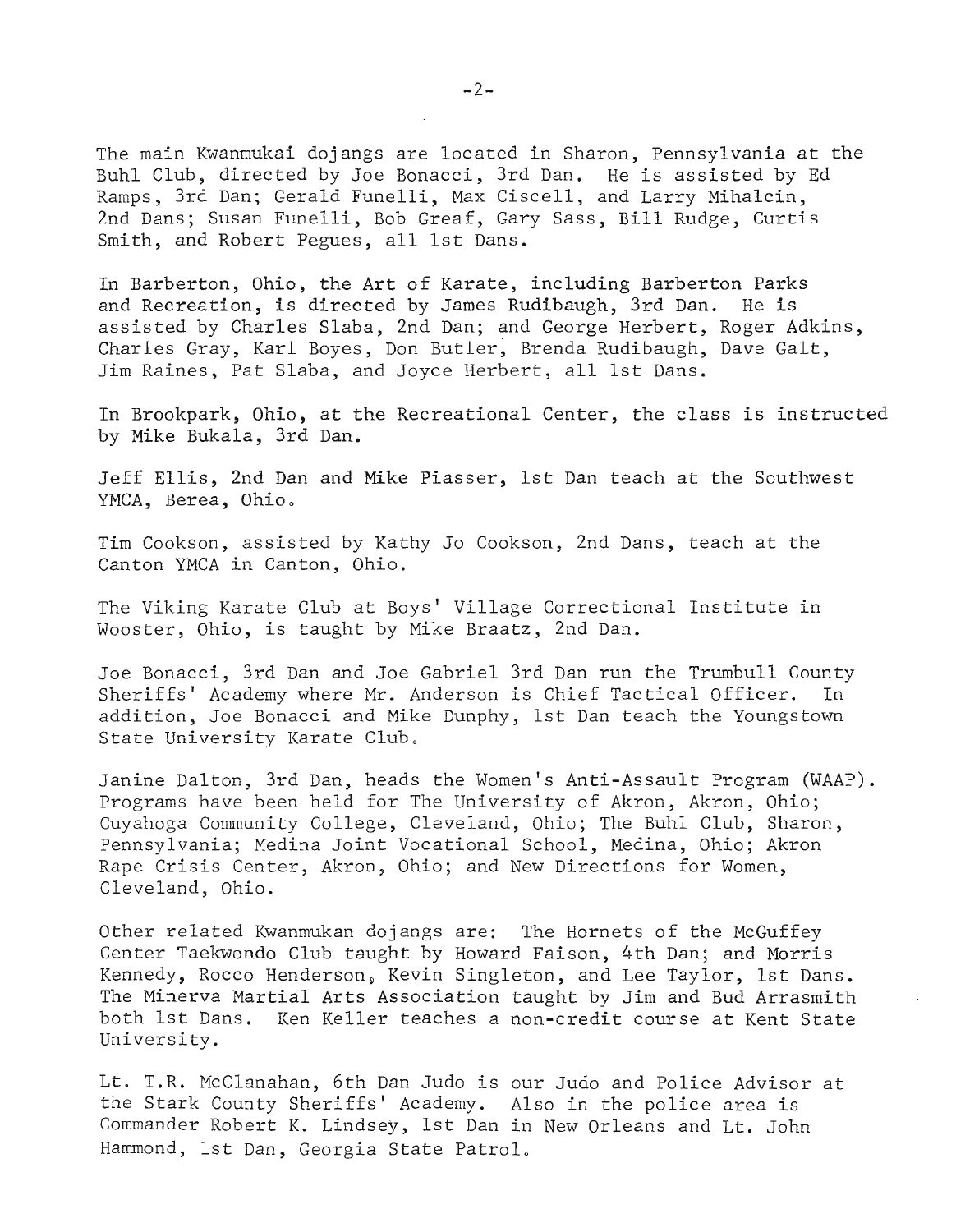Akron Central YMCA Akron Karate Center Akron Northwest YMCA Akron Park Rangers The Art of Karate Aurora Black Belt Society Barberton Parks and Recreation Brookpark Rec Center Buhl Club Karate Association Boy's Village Correctional Institute Canton Karate Center Canton YWCA Cha-yon Ryu Karate Assocation City of Akron Rec Center Combative Arts Competition Judo and Karate Copley High School Coshocton YMCA Danny Stephens School of Karate Hudson Local School District Josef Kahn Grotto McGuffy Center Taekwondo Club Medina Joint Vocational School Millersburg YMCA Minerva Martial Arts Association Mount Union College Karate Club Ridgewood YMCA Southwest YMCA Stark County Sheriff Academy Karate-Judo Trumbull County Sheriff's Academy University of Akron Credit and Special College Courses University of Akron Taekwondo, Karate and Judo Clubs Viking Karate Club Women's Anti-Assault Program Wooster College Wooster High School Wooster YMCA Youngstown Karate Center

Following is <sup>a</sup> list of Karate-Judo Schools: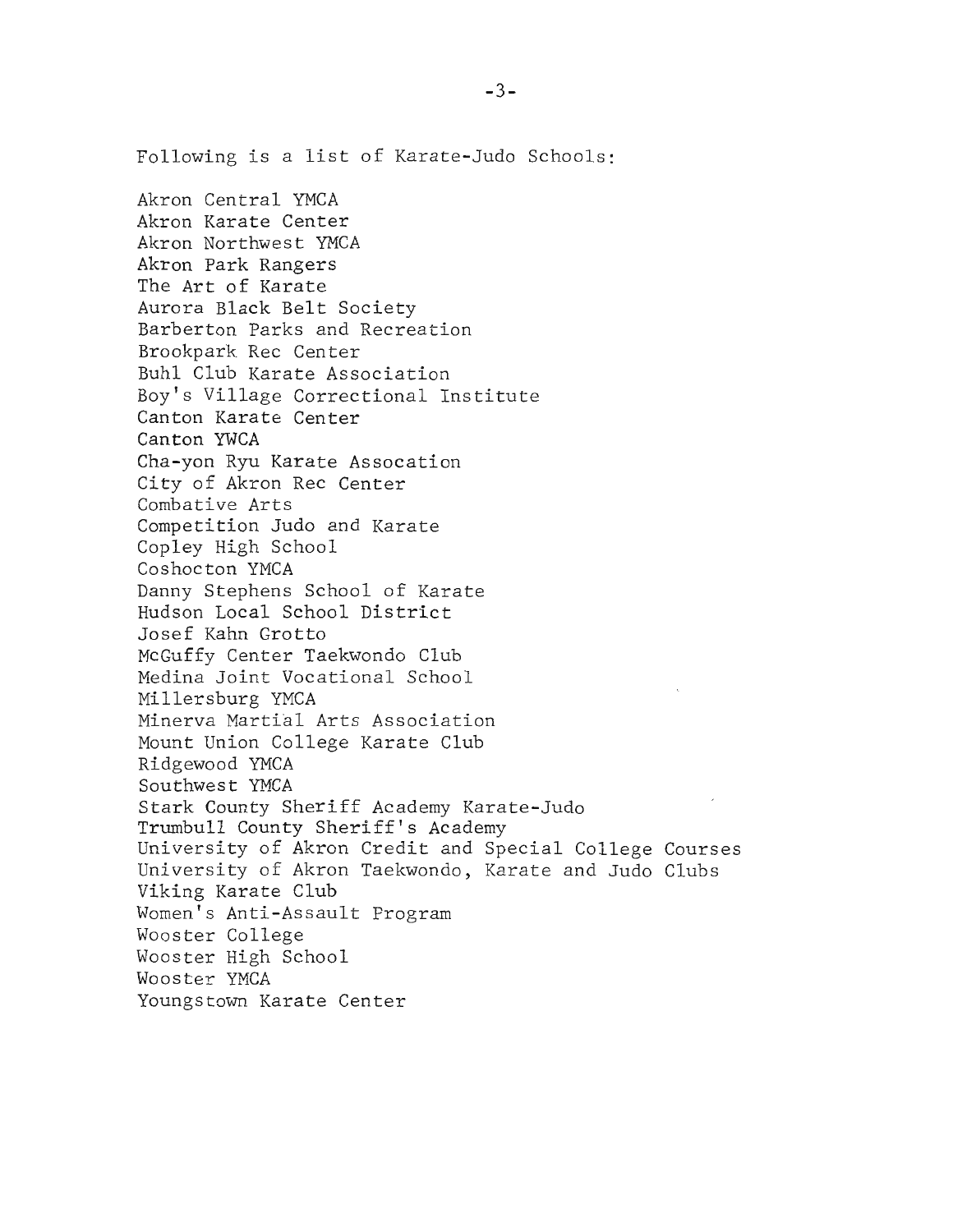LOVE YOUR COUNTRY

You have to know what your country is

TRUST IN FRIENDS Don't have many friends

OBEY YOUR PARENTS If you can't obey, leave

RESPECT ELDERS & SEN IORS Respect Snakes

NEVER KILL ANYTHING WITHOUT A REASON If you have a reason, kill it.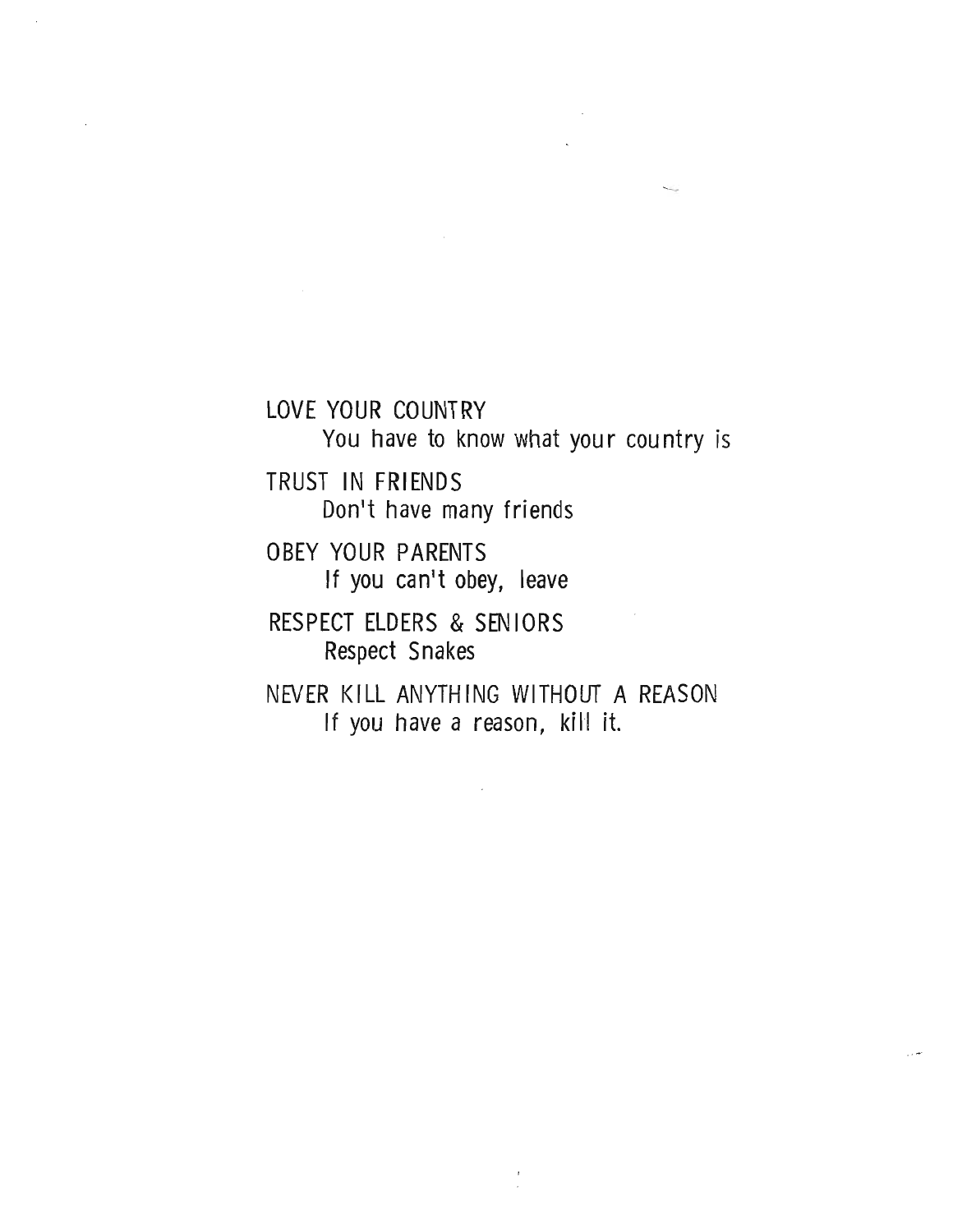Kwanmukan International Headquarters 1300 Kenmore Boulevard Box 8068 Akron, Ohio 44320

Dear Associate:

The Kwanmukan is now ranked as one of the premier families of:World Karatedo. Our technical and philosophical concepts have' been applauded by world famous masters, and our organization has now achieved, what is considered by many, to be the highest technical position in World Karate Do.

k.

As you know, the World Union of Karate do Organizations will most likely be an Olympic program sport in the near future. We propose to lead the entire affair, in the technical sense.

W.U.K.O. is divided into two general areas, political and technical. The political considerations are ordered by the Directing Committee on behalf of the Congress and the technical aspects are under the jurisdiction of the World Referee Council. This body is the final and supreme authority on all technical matters relating to application of Karate technique.

The World Referee Council controls rules, officiating, tournament administration, Kata perceptions, and any and all questions nonpolitical in nature.

The position of President of the World Referees Council, its honors and responsibilities, has been awarded, by a vote of the peers of the council, to Mr. George Anderson, Chairman of the Kwanmuzendokai International.

The World Referee Council now has its general office in the USA at the Center for the Martial Arts, Akron, Ohio, the hombu of the Kwanmukan.

Accordingly, having attained great international recognition and acclaim, the Kwanmukan must now look to its house with an ever increasing critical eye.

In this light, we must further standardize, structure, and systemize our Kwanmukan, ascertaining who practices or studies, who is authorized to instruct and certify, and exactly who is on the roster, active, and supportive.

On the enclosed form, you will notice the affiliations available to Kwanmukan members. They are:

- 1. Kwanmuzendokai
- 2. International Judo Instructors Institute
- 3. United States Karate Association
	- 4. United States Judo Association

园头

 $384$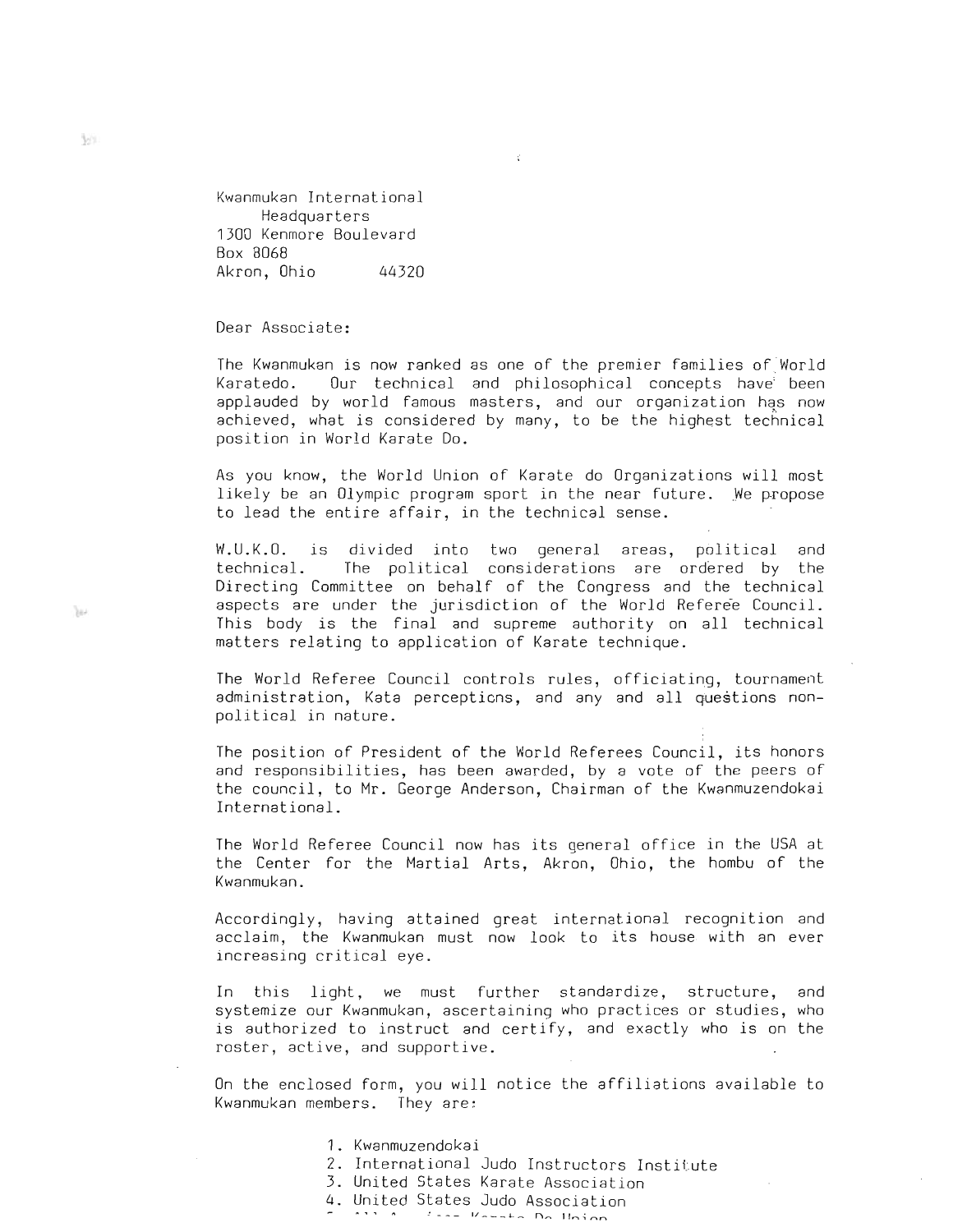Additionally, activities may be entered into in conjunction with:

- 1. National AAU Karate
- 2. Pan American Union of Karate Do Organizations
	- 3. World Union of Karatedo Organizations

If you wish to be confirmed as a member of the Kwanmukan, and/or any other of the associations listed, simply fill in the proper blanks on the enclosed form, complete the applications, and remit the required fees for consideration.

There will be many opportunities for those involved with us. And if you have been <sup>a</sup> member of our family, please take this announcement as a means for us to organize and finance the job that we must do for our people as dictated by our extremely good fortune.

This primary letter is being sent only to those who are working their own dojos. The schedule of what fees are to be "charged for which organizations is as follows:

| INDIVIDUAL MEMBERS                                                                                 | <b>DUES</b>                       |     |                          | AUTHORIZED<br>YUDANSHA     |    | NET TO<br>ORGANIZATION<br><b>HEADQUARTERS</b> |
|----------------------------------------------------------------------------------------------------|-----------------------------------|-----|--------------------------|----------------------------|----|-----------------------------------------------|
| Kwanmuzendokai<br>International Karate                                                             | \$15                              |     |                          | \$5                        |    | \$10                                          |
| Instructors Institute<br>USKA (Renewal)<br>All American Karate Do Union                            | 15<br>8<br>$\frac{10}{1}$<br>\$48 |     |                          | 5<br>$\frac{2}{1}$<br>\$12 |    | 10<br>8<br>8<br>\$36                          |
| Total for all Organizations<br>Total kept by Authorized Yudansha<br>Total remitted to Headquarters |                                   | $=$ | \$48<br>$=$ \$12<br>\$41 |                            | F. |                                               |
| <b>DOJOS</b>                                                                                       |                                   |     |                          |                            |    |                                               |
| Kwanmukan<br>International Karate                                                                  | \$20                              |     |                          |                            |    |                                               |
| Instructors Institute<br>USKA KMK Affiliation<br>All American Karatedo Union                       | \$30<br>\$20                      |     |                          | KMK \$20                   |    |                                               |
| TOTAL                                                                                              | \$70                              |     |                          |                            |    |                                               |

To assure the maximum benefits of our close association to you and to fully realize the potential of our group to all connected, it is hoped that everyone will agree with our financial considerations and will contribute with good spirit to our common effort.

Thank you for your past help. And I am looking forward to positive achievements in our common welfare.

Sincerely,

P.S. Proper certification cards, and other official endowments, will **hp nrnnprlv** ~IAI~T"~O,-t **,.,-.. ............** \_~ \_\_ :.\_.L George Anderson